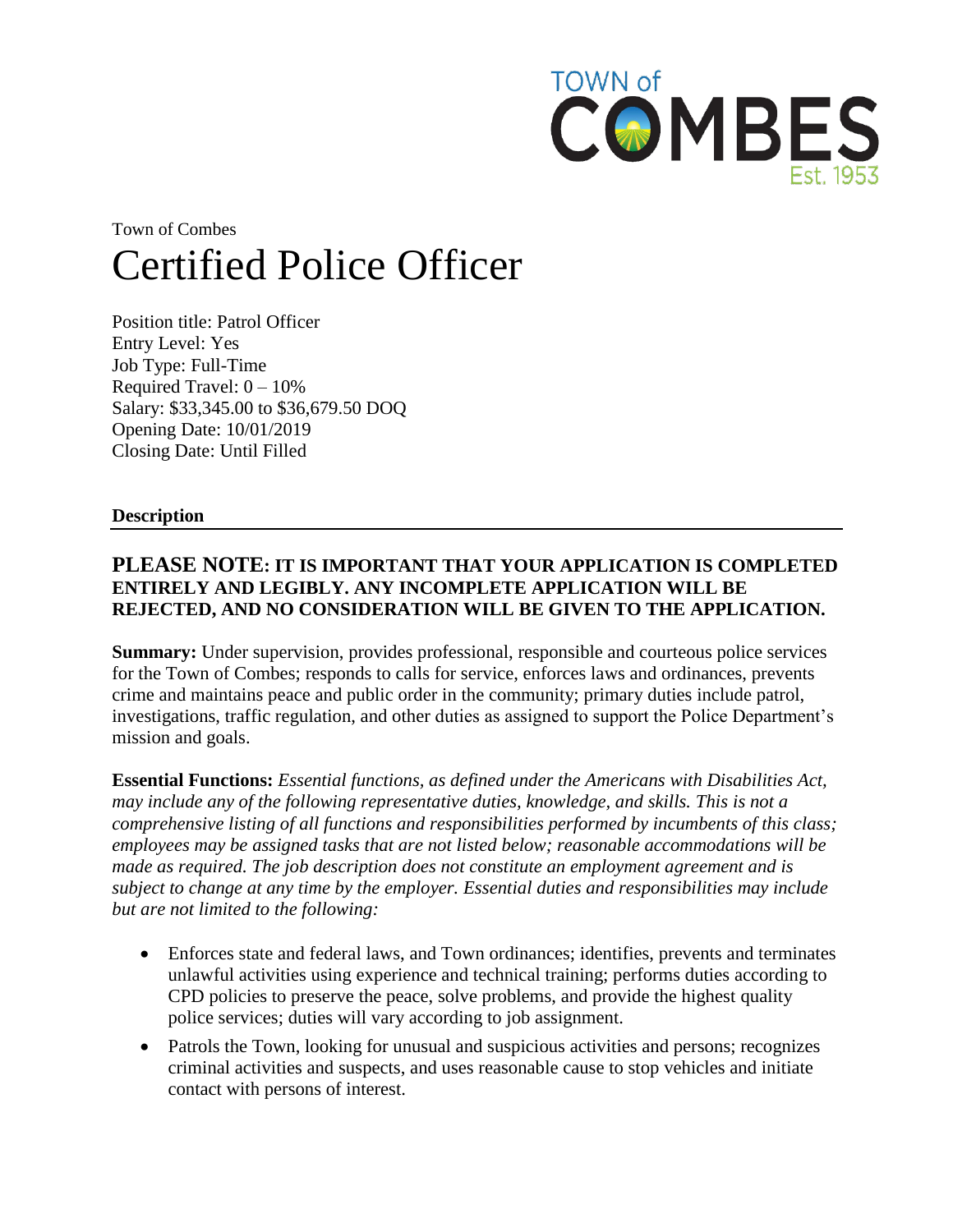- Responds to emergency and non-emergency calls for service; investigates, documents, and resolves citizen complaints, traffic incidents, crimes, and dangerous and illegal activities; interrogates and communicates with victims, witnesses, and suspects in cases; provides scene security for emergency services personnel.
- Responds to citizen's request for assistance, enforce traffic regulations and safety issues, apprehends violators and assures public safety; applies laws and regulations fairly and consistently.
- Investigates crimes and accidents; secures and processes crime and accident scenes; and identifies and collects evidence; arrests law violators; transports and processes suspects, victims, and prisoners.
- Provides community-oriented police services and improves the quality of life in partnership with the community; works with citizens to address the issues of safety, crime, crime prevention, and neighborhood problems; assures citizens are treated with courtesy and respect for individual liberties.
- Preserves the peace of the community through mediation, investigation, intervention, assistance, and arrest; utilizes all lawful means to improve the quality of life by recognizing and resolving problems.
- Completes detailed reports and required paperwork; testifies in court as directed.
- Maintains CPD vehicles and equipment according to Department standards.
- Assists and coordinates with other emergency services personnel, regional organizations and businesses, and federal, state, and local law enforcement organizations.
- Maintains the integrity, professionalism, values, and goals of the Combes Police Department by assuring that all rules and regulations are followed, and that accountability and public trust are preserved.
- Supports departmental operations with regular and timely attendance.
- Supports the relationship between the Town of Combes and the general public by demonstrating courteous and cooperative behavior when interacting with visitors and Town staff; maintains the confidentiality of work-related issues and Town information; performs other duties as required or assigned.

## **Requirements**

## **Minimum Qualifications:**

- Must be a citizen of the United States.
- Must be of good moral character.
- High School Diploma or GED equivalent.
- A valid Texas State Driver's License required.
- Must have a current Texas Peace Officer's license issued by the Texas Commission on Law Enforcement (TCOLE).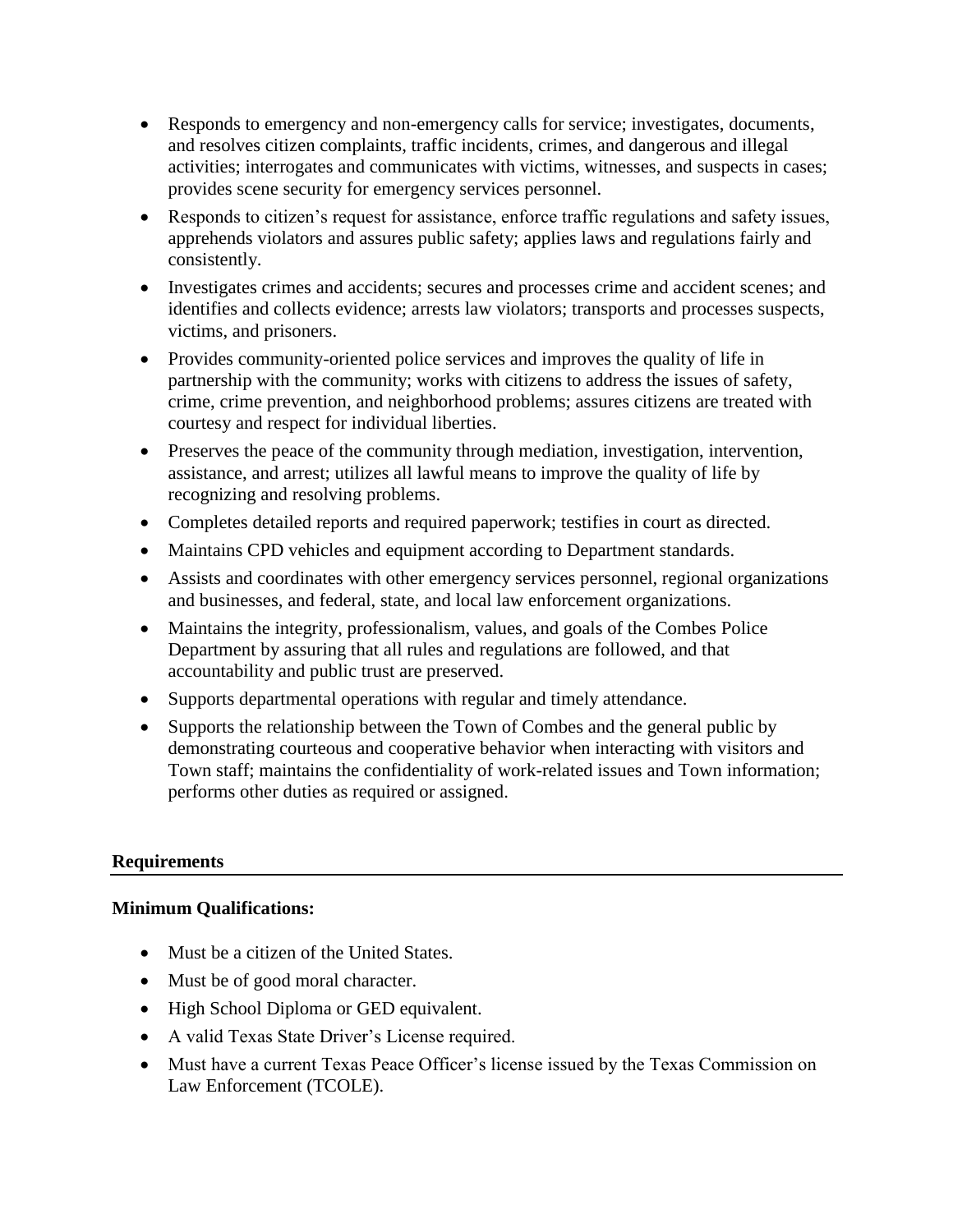- Must be able to pass a background investigation, psychological evaluation, physical evaluation, and drug screening.
- No conviction(s) for any felony; driving while intoxicated; driving under the influence of drugs; assault involving family violence or any crime involving moral turpitude.
- Veterans must have an honorable/general under honorable circumstances discharge; must not have been convicted in any court-martial.

# **Preferred Qualifications:**

- Three years of law enforcement experience or prior military service.
- An associate degree in criminal justice or related field.
- Experience conducting criminal investigations and case preparation for prosecution.

## **Special Knowledge/Skills:**

- Ability to read and write in the English language.
- Knowledge of Microsoft Windows and Office Suite.
- Must have excellent communication skills, both oral and written.
- Knowledge of criminal, civil, juvenile and traffic laws and regulations

## **Physical Demands:**

(This list is not exhaustive and may be supplemented as necessary)

- The physical demands described here are representative of those that must be met by an employee to successfully perform the essential functions of this job. Reasonable accommodations may be made to enable individuals with disabilities to perform the essential functions.
- While performing the duties of this job, the employee is frequently required to sit and talk or hear. The employee is occasionally required to stand; walk; run; use hands to finger, handle or feel objects, tools, or controls; reach with hands and arms; climb or balance; stoop, kneel, crouch; or crawl, and taste or smell.
- The employee must occasionally lift and/or move more than 100 pounds. Specific vision abilities required by this job include close vision, color vision, peripheral vision, depth perception, and the ability to adjust focus.